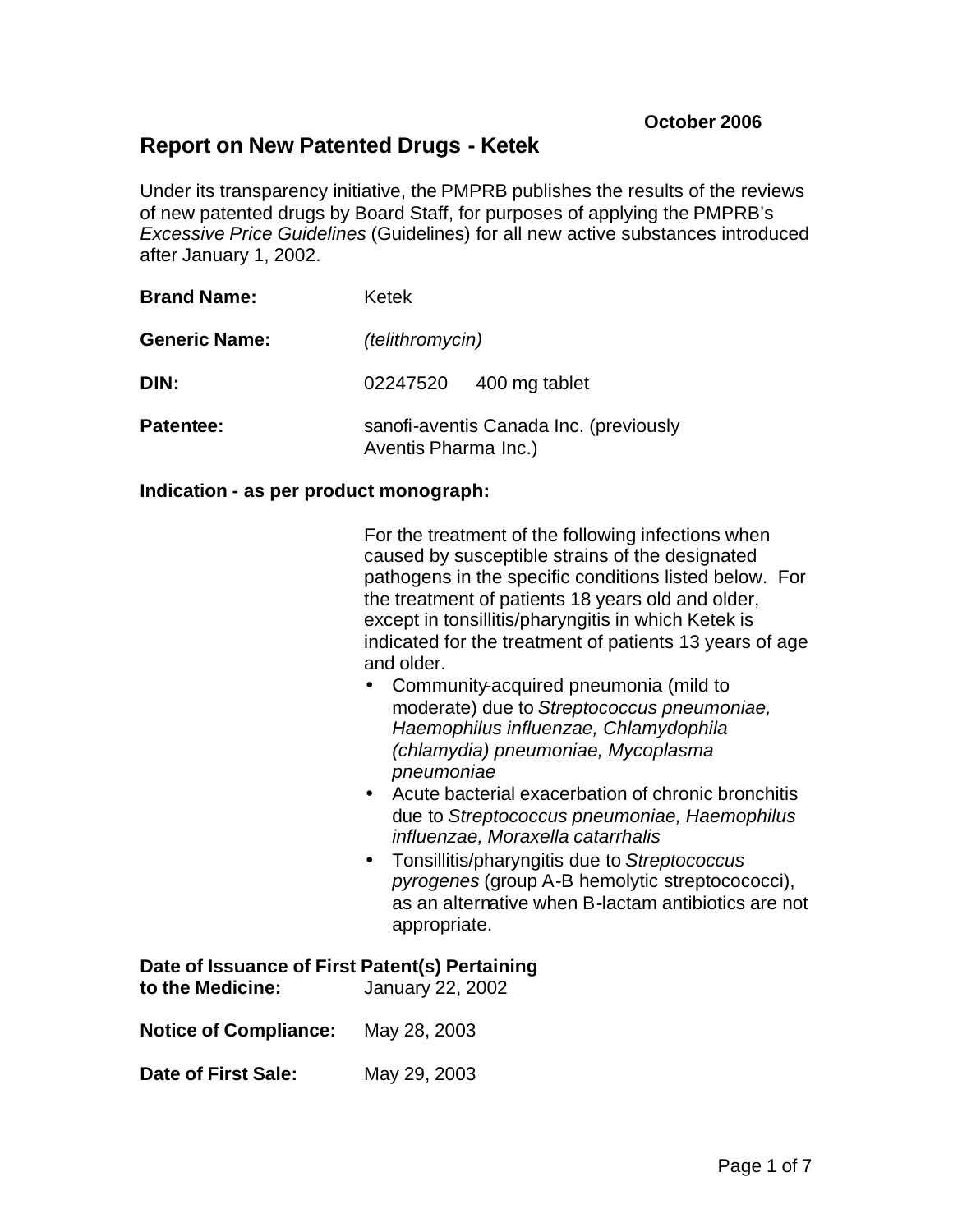**ATC Class:** J01FA15

*Antiinfectives for Systemic Use, Antibacterials for Sytemic Use, Macrolides, Lincosamides and Streptogramins, Macrolides*

## **APPLICATION OF THE GUIDELINES**

## **Summary**

The introductory price of Ketek 400 mg tablet was found to be within the Guidelines because the cost of therapy did not exceed the cost of therapy of existing drugs in the therapeutic class comparison and the price did not exceed the prices in the other comparator countries where Ketek was sold.

### **Scientific Review**

The Guidelines provide that new DINs with multiple approved indications will be categorized based on the approved indication for which the medicine offers the greatest therapeutic advantage in relation to alternative therapies for the same indication in a significant population. Where there is no apparent single approved indication for which the medicine offers the greatest therapeutic advantage, the approved indication representing, potentially, the greatest proportion of sales will be the basis for categorization and selection of comparable medicines.

The PMPRB's Human Drug Advisory Panel (HDAP) recommended that the primary indication for Ketek is the treatment of acute bacterial exacerbations of chronic bronchitis (AECB) and that Ketek be reviewed as a category 3 new medicine (provides moderate, little or no therapeutic advantage over comparable medicines).

The Therapeutic Class Comparison (TCC) test of the Guidelines provides that the price of a category 3 new drug product cannot exceed the prices of other drugs that treat the same disease or condition. Comparators are generally selected from among existing drug products in the same 4th level of the Anatomical Therapeutic Chemical (ATC) System that are clinically equivalent in addressing the approved indication. See the PMPRB's *Compendium of Guidelines, Policies and Procedures* for a more complete description of the Guidelines and the policies on TCCs.

The HDAP identified Eryc (*erythromycine*), Zithromax (*azithromycin*) and Biaxin/Biaxin XL (*clarithromycin*) as appropriate comparators, given they are within the same  $4<sup>th</sup>$  level ATC classification and are used in the management of AECB.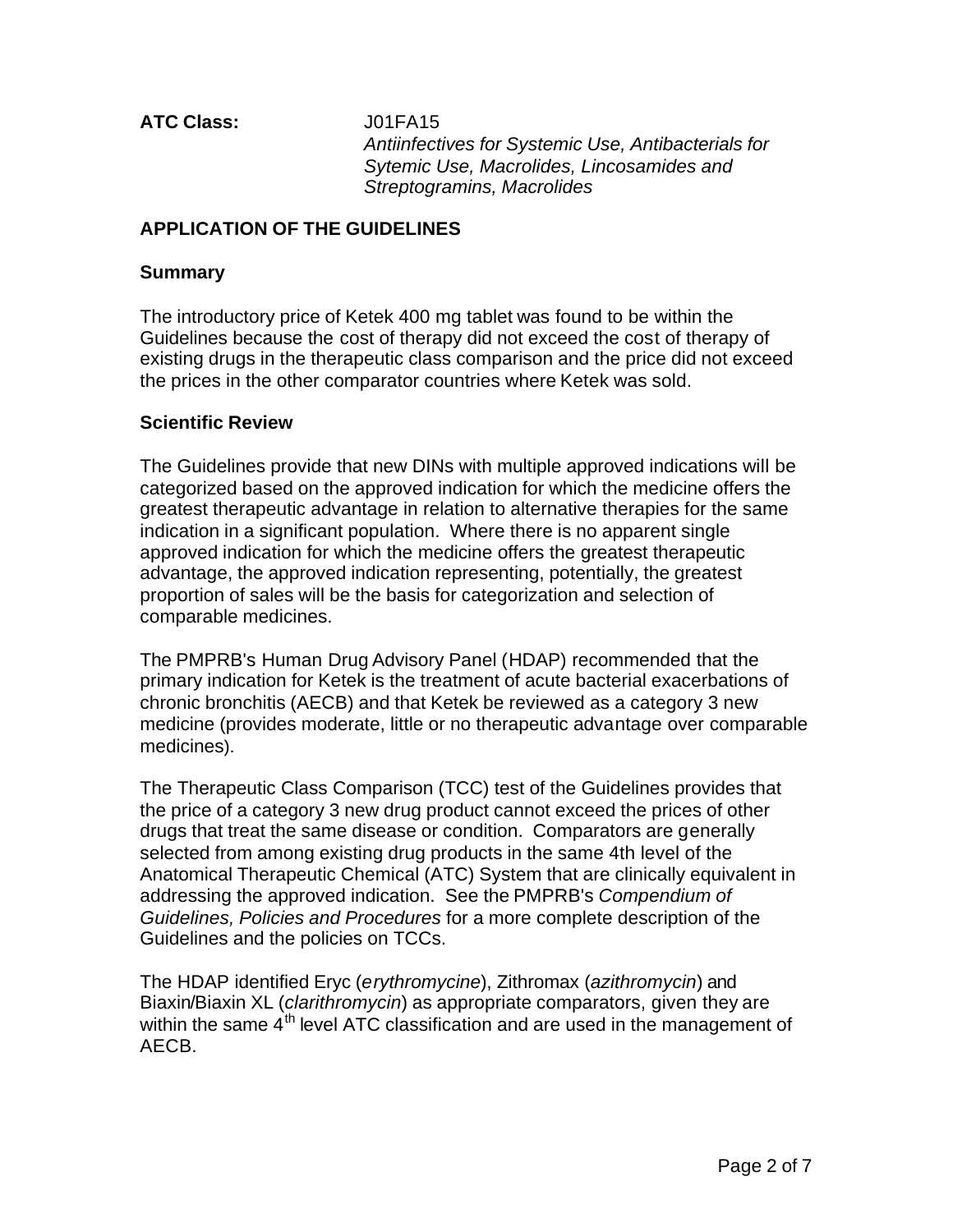The Guidelines provide that the dosage recommended for comparison purposes will normally not be higher than the maximum of the usual recommended dosage. The recommended comparable dosage regimens for Ketek and the comparators are based on their respective product monographs , clinical literature, current practice guidelines and clinical practice.

## **Price Review**

Under the Guidelines, the introductory price of a new category 3 drug product will be presumed to be excessive if it exceeds the prices of all of the comparable drug products in the TCC test, or if it exceeds the prices of the same medicine in the seven countries listed in the *Patented Medicines Regulations*. The price of Ketek was within the Guidelines as the cost per treatment did not exceed the cost per treatment with the comparator medicines.

| <b>Introductory Period (May to June 2003)</b> |                 |                          |                              |  |  |
|-----------------------------------------------|-----------------|--------------------------|------------------------------|--|--|
| <b>Name</b>                                   | <b>Strength</b> | <b>Dosage</b><br>Regimen | Cost per<br><b>Treatment</b> |  |  |
| <b>Ketek (telithromycin)</b>                  | 400 mg/tab      | 10 tablets               | \$31.0500 <sup>1</sup>       |  |  |
| Eryc (erythromycin)                           | 250 mg/cap      | 20 capsules              | \$4.2400 <sup>2</sup>        |  |  |
| Eryc (erythromycin)                           | 333 mg/cap      | 15 capsules              | \$7.1730 <sup>3</sup>        |  |  |
| Zithromax (azithromycine)                     | 250 mg/tab      | 6 tablets                | \$29.5998 <sup>3</sup>       |  |  |
| Biaxin XL (clarithromycine)                   | 500 mg/tab      | 14 tablets               | \$35.2016 <sup>3</sup>       |  |  |
| Biaxin ( <i>clarithromycin</i> )              | 500 mg/tab      | 14 tablets               | \$41.4120 <sup>4</sup>       |  |  |

1. Association québécoise des pharmaciens propriétaires (AQPP), October 2005

2. PPS Pharma, January 2003

3. Ontario Drug Benefit Formulary, January 2003

4. Régie de l'assurance maladie du Québec, February 2003

At introduction, Ketek 400 mg tablet was sold in four of the seven countries listed in the Regulations, namely France, Germany, Italy, and Sweden. In compliance with the Guidelines, the prices in Canada did not exceed the range of prices in those countries; the price of Ketek in Canada was the lowest of those countries, below the median international price.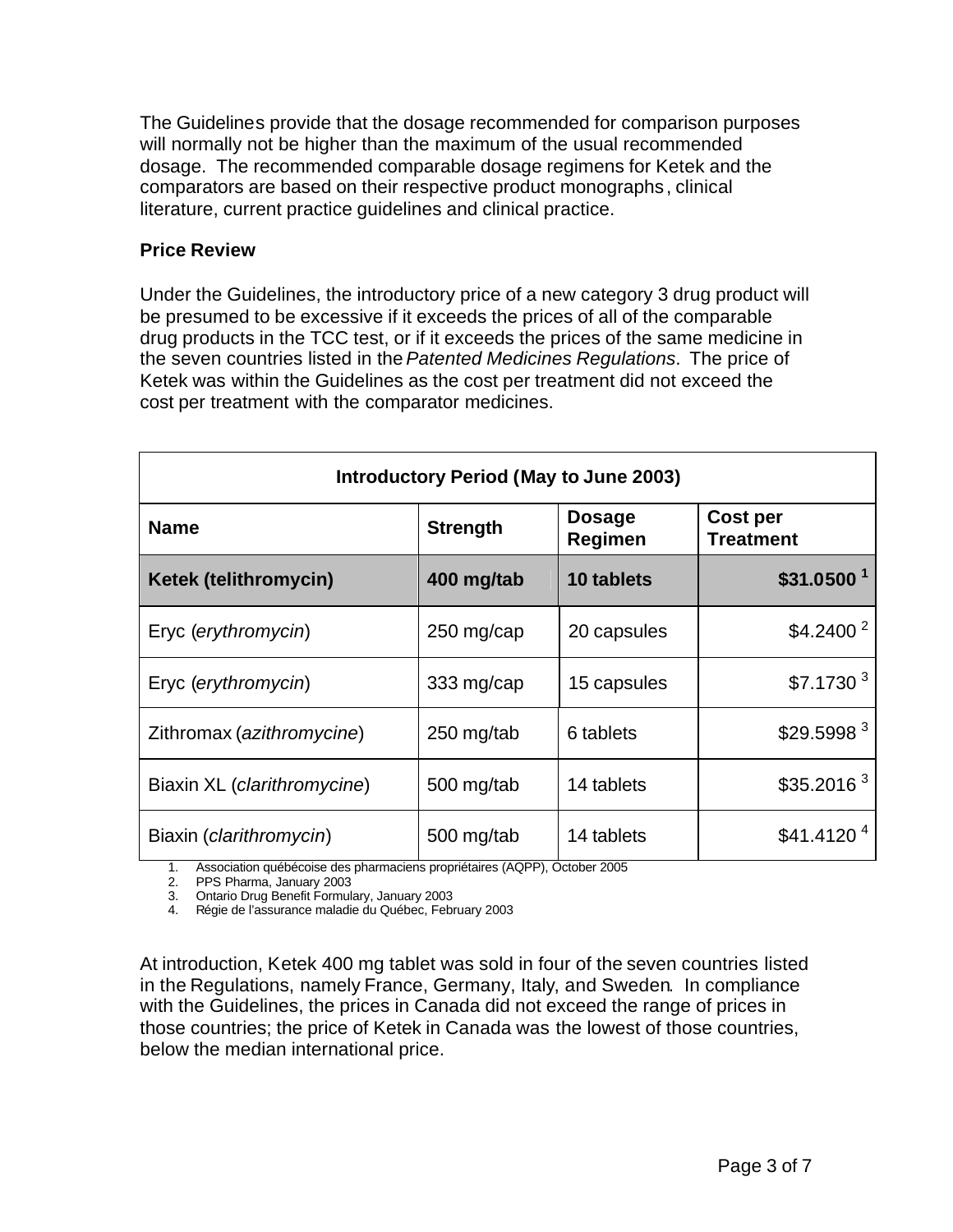*Where comparators and dosage regimens are referred to in the Summary Reports, they have been selected by the PMPRB Staff and the HDAP for the purpose of carrying out the PMPRB's regulatory mandate, which is to review the prices of patented medicines sold in Canada to ensure that such prices are not excessive. The publication of these reports is also part of the PMPRB's commitment to make its price review process more transparent.*

*The information contained in the PMPRB's Summary Reports should not be relied upon for any purpose other than its stated purpose and is not to be interpreted as an endorsement, recommendation or approval of any drug nor is it intended to be relied upon as a substitute for seeking appropriate advice from a qualified health care practitioner.*

# **References – Ketek**

- 1. Pullman J, Champlin J, Leroy B, Sidarous E. Oral telithromcyin for 7-10 days is well tolerated and as effective as oral trovafloxacin for 7-10 days in communityacquired pneumonia in adults. [abstract 2230]. 40<sup>th</sup> Interscience Conference on Antimicrobial Agents and Chemotherapy; 2000 Sept 17-20; Toronto, Canada.
- 2. Tellier G, Hassman J, Leroy B, Sidarous E, Youngblood D. Oral telithromcyin is well tolerated and as effective as oral clarithromycin in community-acquired pneumonia in adults. [abstract 2227]. 40<sup>th</sup> Interscience Conference on Antimicrobial Agents and Chemotherapy; 2000 Sept 17-20; Toronto, Canada.
- 3. Aubier M, Baz M, Rangaraju M, Leroy B. Telithromycin is highly effective in the treatment of community-acquired respiratory tract infections caused by Streptococcus pneumoniae with reduced penicillin and/or macrolide susceptibility. [abstract L-860]. 41<sup>st</sup> Interscience Conference on Antimicrobial Agents and Chemotherapy, 2001 Dec 16-19; Chicago, USA.
- 4. Van Rensburg D, Moola S, Hagberg L, Rangaraju M, Leroy B. Oral telithromycin for 7-10 days is as effective as standard comparators for the treatment of community-acquired pneumonia. [abstract L-862]. 41<sup>st</sup> Interscience Conference on Antimicrobial Agents and Chemotherapy, 2001 Dec 16-19; Chicago, USA.
- 5. Iannini P, Stager W, Sharma K, Grethe N, Leroy B, Sharma B et al. Results from a 24,000 patient mega-trial comparing telithromycin and amoxicillin/clavulanate in the treatment of community acquired respiratory tract infections. [abstract LB-24]. 42<sup>nd</sup> Interscience Conference on Antimicrobial Agents and Chemotherapy, 2002 Sept 27-30; San Diego, USA.
- 6. Pullman J, Boucher P, Lavin B, Patel M. Clinical and bacteriologic efficacy of telithromycin vs clarithromycin in patients with community-acquired pneumonia due to *Streptococcus pneumoniae*, including erythromycin-resistant strains. [abstract L-372]. 42<sup>nd</sup> Interscience Conference on Antimicrobial Agents and Chemotherapy, 2002 Sept 27-30; San Diego, USA.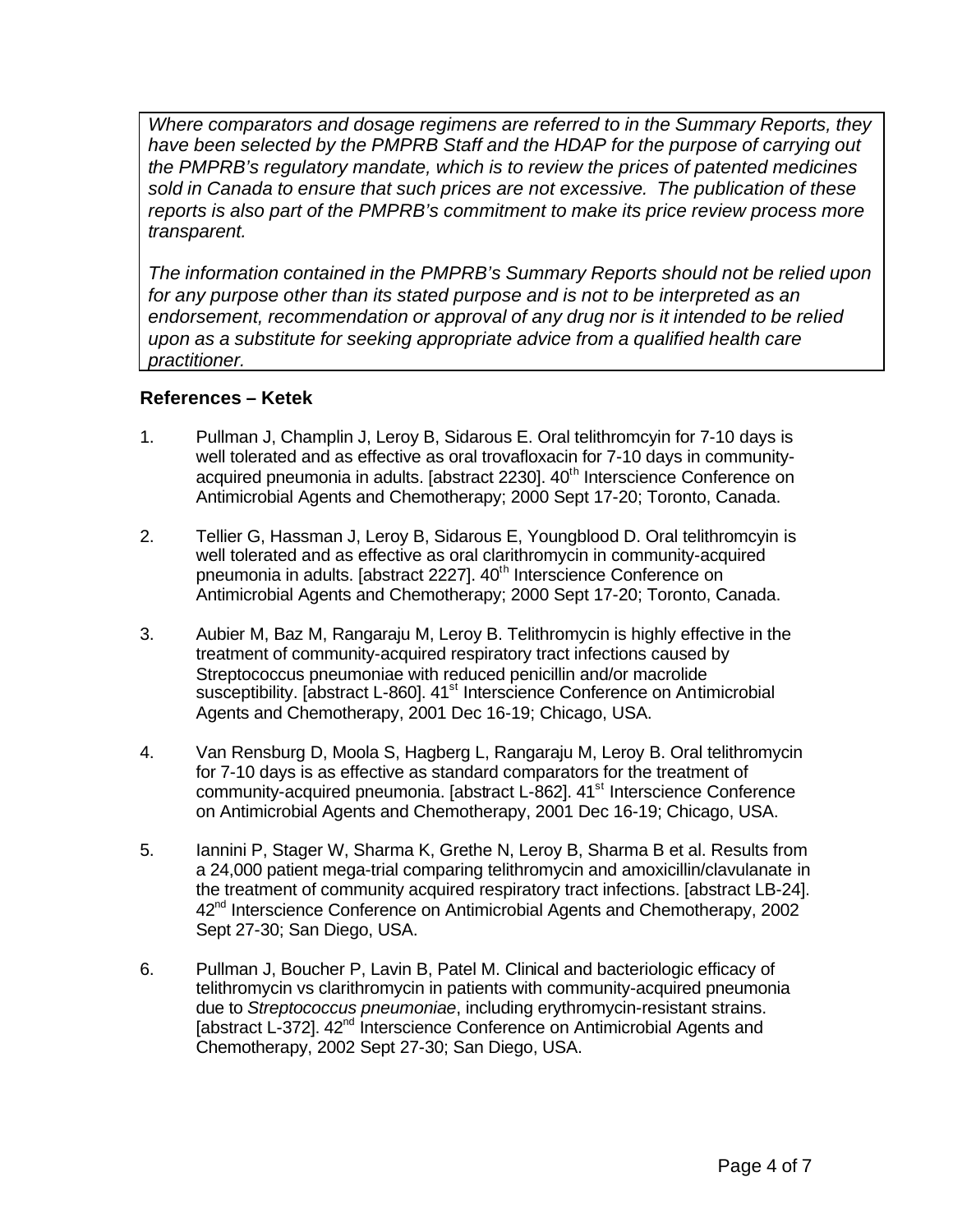- 7. Tellier G, Isakov T, Petermann W, Patel W, Lavin B. Efficacy and safety of telithromycin 800 mg once daily for 5 or 7 days vs clarithromycin 500 mg bid for 10 days in the treatment of patients with community-acquired pneumonia. [abstract L-373]. 42<sup>nd</sup> Interscience Conference on Antimicrobial Agents and Chemotherapy, 2002 Sept 27-30; San Diego, USA.
- 8. Dunbar L, Hagberg L, Rangaraju M, Leroy B. Seven to 10 day treatment with telithromycin, the first ketolide antimicrobial, is effective in community-acquired pneumonia caused by atypical and intracellular pathogens. [abstract L-859]. 41<sup>st</sup> Interscience Conference on Antimicrobial Agents and Chemotherapy, 2001 Dec 16-19; Chicago, USA.
- 9. Hagberg L, Torres A, van Rensburg D, Leroy B, Rangaraju M, Ruuth E. Efficacy and tolerability of once-daily telithromycin compared with high-dose amoxicillin for treatment of community acquired pneumonia. Infection 2002;30(6):378-86.
- 10. Deabate CA, Heyder A, Leroy B, Sidarous E, Backstrom J. Oral telithromycin 800 mg daily for 5 days is well tolerated and as effective as cefuroxime axetil 500 mg bid for 10 days in adults with acute exacerbations of chronic bronchitis. [abstract 22281. 40<sup>th</sup> Interscience Conference on Antimicrobial Agents and Chemotherapy; 2000 Sept 17-20; Toronto, Canada.
- 11. Zervos M, Aubier M, Rangaraju M, Leroy B. Five day telithromycin, a new ketolide, is as effective as standard 10-day comparators in the treatment of acute exacerbation of chronic bronchitis. [abstract L-916]. 41<sup>st</sup> Interscience Conference on Antimicrobial Agents and Chemotherapy, 2001 Dec 16-19; Chicago, USA.
- 12. Mandell L, Chang J, Oster G, Stewart J, Pluim J, Liss M, Nieman R. Comparison of healthcare utilization in patients with acute exacerbations of chronic bronchitis receiving telithromycin versus clarithromycin in a randomized, double-blind, multicentre clinical trial. [abstract L-1595]. 43<sup>rd</sup> Interscience Conference on Antimicrobial Agents and Chemotherapy, 2003 Sept 13-17; Chicago, USA.
- 13. Aubier M, Aldons PM, Leak A, McKeith DD, Leroy B, Rangaraju M, et al. Telithromycin is as effective as amoxicillin/clavulanate in acute exacerbations of chronic bronchitis. Resp Med 2002;96:862-71.
- 14. Noorby SR, Rabie WJ, Bacart P, Mueller O, et al. Efficacy of short-course therapy with the ketolide telithromycin compared with 10 days of penicillin V for the treatment of pharyngitis/tonsillitis. Scand J Infect Dis 2002;33:883-90.
- 15. Noorby SR, Chang J, Stewart JA, Brumpt I, Conway DP. Relief of symptoms in patients with Group A beta hemolytic streptococcus tonsilopharyngitis: comparison between telithromycin and penicillin V. Scand J Infect Dis 2003;35:223-5.
- 16. Noorby SR, Quinn J, Rangaraju M, Leroy B. Five day therapy with telithromycin, a novel ketolide antimicrobial, is as effective as 10 day comparators for the treatment of tonsillopharyngitis. [abstract L-915]. 41<sup>st</sup> Interscience Conference on Antimicrobial Agents and Chemotherapy, 2001 Dec 16-19; Chicago, USA.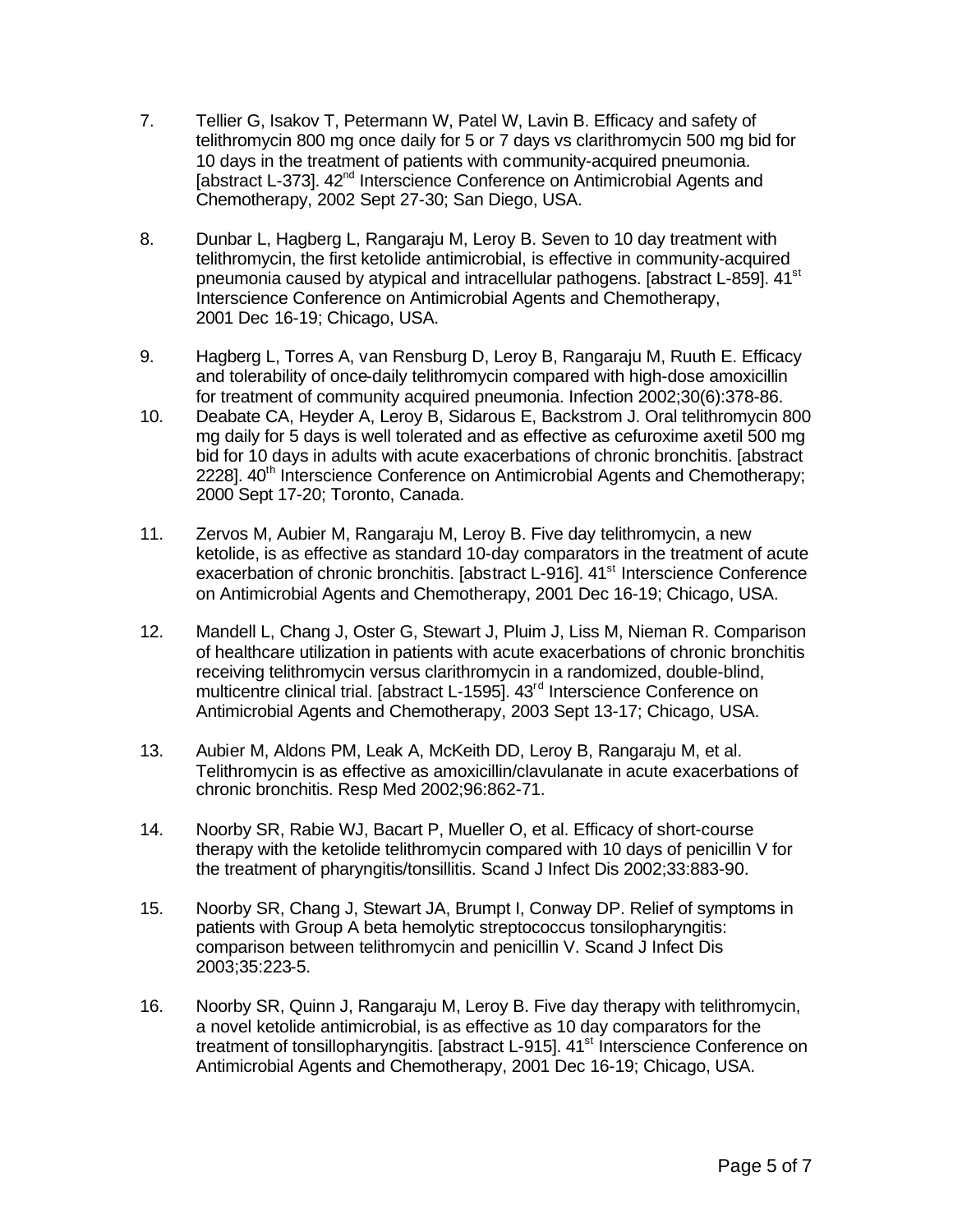- 17. Ziter P, Quinn J, Leroy B, Sidarous E, Belker M. Oral telithromycin 800 mg OD for 5 days is well tolerated and as effective as clarithromycin 250 mg bid for 10 days in Group A beta-hemolytic streptococcal pharyngitis/tonsillitis. [abstract 2229]. 40<sup>th</sup> Interscience Conference on Antimicrobial Agents and Chemotherapy; 2000 Sept 17-20; Toronto, Canada.
- 18. Quinn J, Ruoff GE, Ziter PS. Efficacy and tolerability of 5-day, once-daily telithromycin compared with 10-day, twice daily clarithromycin for the treatment of Group A beta-hemolytic streptococcal tonsillitis/pharyngitis: a multicentre, randomized, double-blind, parallel-group study. Clinical Therapeutics 2003;25(2):422-43.
- 19. Leroy B, Manickam R. Efficacy of the ketolide telithromycin in the treatment of bacteremia associated with community-acquired pneumonia. [abstract 2223].  $40<sup>th</sup>$ Interscience Conference on Antimicrobial Agents and Chemotherapy; 2000 Sept 17-20; Toronto, Canada.
- 20. Leroy B, Manickam R. Efficacy of telithromcyin, a new ketolide antimicrobial, in community-acquired pneumonia caused by atypical pathogens. [abstract 2225]. 40<sup>th</sup> Interscience Conference on Antimicrobial Agents and Chemotherapy; 2000 Sept 17-20; Toronto, Canada.
- 21. Fogarty C, Patel TC, Galbraith H, Zuberbuhler GA, Leroy B. Efficacy of the first ketolide antibacterial, telithromycin, in the treatment of community-acquired pneumonia caused by *Streptococcus pneumoniae*. [abstract L-857]. 41st Interscience Conference on Antimicrobial Agents and Chemotherapy, 2001 Dec 16-19; Chicago, USA.
- 22. Van Rensburg DJ, Matthews PA, Tady D, Zuberbuhler GA, Leroy B. Efficacy of the first ketolide antibacterial, telithromycin, in the treatment of adult patients with community-acquired pneumonia in S. Africa. [abstract L-858]. 41<sup>st</sup> Interscience Conference on Antimicrobial Agents and Chemotherapy, 2001 Dec 16-19; Chicago, USA.
- 23. Carbon C, Moola S, Velancsics L, Leroy B, Rangaraju M, Decosta P. Telithromycin 800 mg daily for seven to ten days is an effective and welltolerated treatment for community acquired pneumonia. Clin Microbiol Infect 2003;9;691-703.
- 24. Fogarty CM, Kohno S, Buchanan P, Aubier M, Baz M. Community-acquired respiratory tract infections caused by resistant pneumococci: clinical and bacteriological efficacy of the ketolide telithromycin. J Antimicrob Chemother 2003;51:947-55.
- 25. Hagberg L, Carbon C, van Rensburg DJ, Fogarty C, Dunbar L, Pullman J. Telithromycin in the treatment of community-acquired pneumonia: a pooled analysis. Resp Med 2003;97:625-33.
- 26. Mandell LA, Marrie TJ, Grossman RF et al. Canadian guidelines for the initial management of community-acquired pneumonia: an evidence-based update by the Canadian Infectious Disease Society and the Canadian Thoracic Society. Clin Infect Dis 2000;31:383-421.